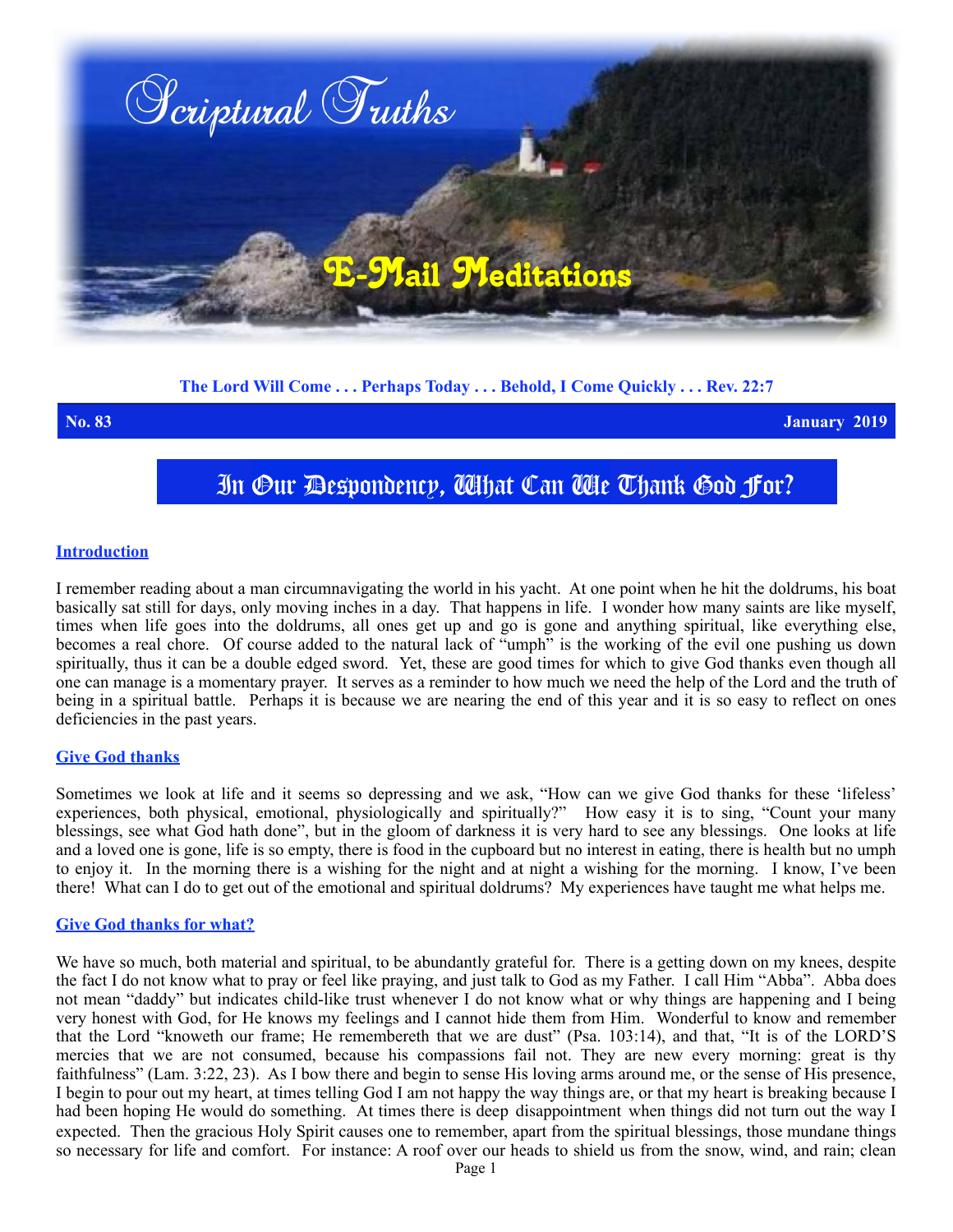food to eat and bodies which can assimilate it to give energy to do a work for the Lord; clean water to drink and bathe in to help keep our bodies clear from defilement; to know that there are those who not only care for us but love us irrespective of what we do; clean clothes to keep us warm in the cold days of winter and a few dollars in my pocket. Having these blessings ought to make me thankful for what I have and know contentment. Then add the spiritual blessing for which to give thanks:

- a) The fact I am still alive assures me that God has a work for me to do in life. None of us are on this earth just to fill a space, or have nothing else but the paltry existence to eat, work and sleep. We are not here just to get more money or buy more toys. We are here by the divine purpose for John informs us that, "Thou art worthy, O Lord, to receive glory and honor and power: for thou hast created all things, and for thy pleasure they are and were created" (Rev. 4:11). We are still on this earth for the supreme purpose of fulfilling the will of God, for the magnification of Christ and enrichment of the saints. Some people are never satisfied for they have not found the blessing of contentment and the true pleasures that are found at the right hand of God. The Psalmist wrote, "At thy right hand there are pleasures for evermore" (Psa. 16**:**11**)** and at God's right hand is the Person of Christ. When we feed on Him and He becomes the delight of the heart, we have found true riches. This is why God still has me alive and I can thank Him for that.
- b) I can thank Him for informing me ahead of time that there is a day of assessment coming. How dreadful it would be if when we get to heaven the Lord says, now I am going to judge you and reward you according to how you lived. Because God has informed us that there will be an evaluation of our lives, my next question would be, "What will He evaluate?" and "What can I do not to show less ungratefulness?" The scriptures are clear, we will be called to give an account of our works, motives, intents and words. Taken into account will be the duration of time we had for serving the Lord. We will wish we could do even the most mundane things again and do them better. Thank God for the information He has given to us.
- c) I can thank Him for the rewards He will give for true service to Him. We all have a task to do and He graciously appreciates every little thing one does, even to give a cup of cold water. I recall Grandma Jennings had a broken gate post. Asking Dad to fix it, he got a new post and setting it in concrete. She said, "No one could have done it just like you". What a word of commendation and Dad never forgot it. What would it be to live in such a way, do His work in such a way that when the Lord reviews it He will say that word of commendation, "Well done thou good and faithful servant" (Matt. 25:21), then it will be worth every iota of energy and time we ever invested for Him. Well has the hymn writer written the hymn, "By and By".

By and by when I look on His face, Beautiful face, thorn-shadowed face; By and by when I look on His face, I'll wish I had given Him more.

More, so much more-More of my love than I e'er gave before; By and by when I look on His face, I'll wish I had given Him more.

By and by when He holds out His hands, Marvelous hands, welcoming hands; By and by when He holds out His hands, I'll wish I had given Him more.

By and by when I kneel at His feet, Wonderful feet, nail-pierced feet; By and by when I look on His feet, I'll wish I had given Him more. *Grace Reese Adkins*

d) I can thank Him for the knowledge of His purposes for time and eternity for the child of God. There is insufficient space to review His purposes for the duration of earth, but for we who are His own, He will bring us to the Father's house, having glorified bodies like His, to live in the unclouded sunshine of His presence, to see His face, to be led by the Lord in that land of fadeless day, to have undiminishing ever delighting developing wonders of Himself. That will be glory for me and I am sure no matter how heavy the heart is and the darkness of the depression, every saint can say, "That will be glory for me".